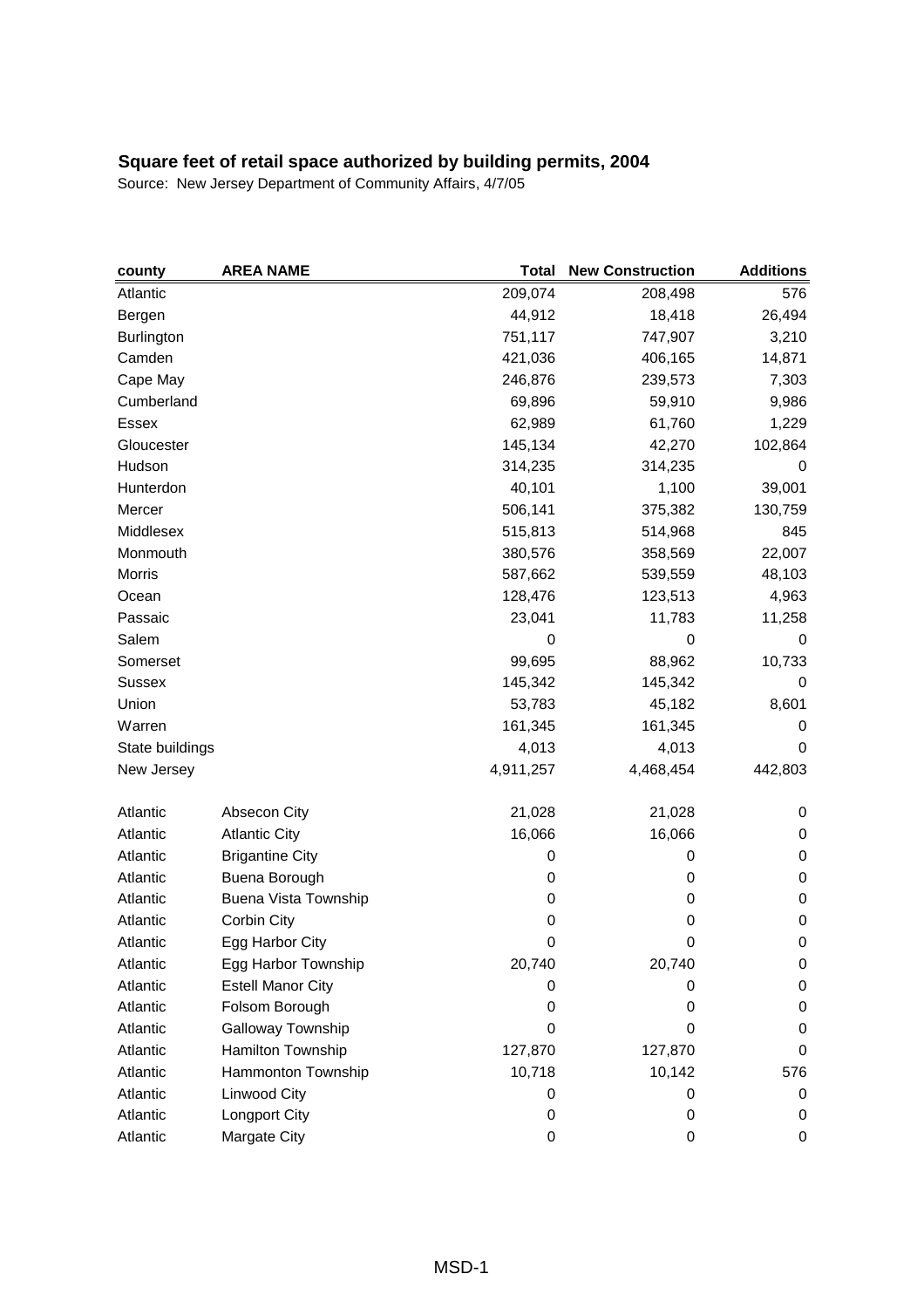| county   | <b>AREA NAME</b>          | Total  | <b>New Construction</b> | <b>Additions</b> |
|----------|---------------------------|--------|-------------------------|------------------|
| Atlantic | <b>Mullica City</b>       | 0      | 0                       | 0                |
| Atlantic | Northfield City           | 0      | 0                       | 0                |
| Atlantic | Pleasantville City        | 5,652  | 5,652                   | 0                |
| Atlantic | Port Republic City        | 0      | 0                       | 0                |
| Atlantic | <b>Somers Point City</b>  | 7,000  | 7,000                   | 0                |
| Atlantic | <b>Ventnor City</b>       | 0      | 0                       | 0                |
| Atlantic | <b>Weymouth Township</b>  | 0      | 0                       | 0                |
| Bergen   | Allendale Borough         | 0      | 0                       | 0                |
| Bergen   | Alpine Borough            | 0      | 0                       | 0                |
| Bergen   | Bergenfield Borough       | 6,815  | 6,815                   | 0                |
| Bergen   | Bogota Borough            | 0      | 0                       | 0                |
| Bergen   | Carlstadt Borough         | 0      | 0                       | 0                |
| Bergen   | Cliffside Park Borough    | 0      | 0                       | $\pmb{0}$        |
| Bergen   | Closter Borough           | 0      | 0                       | 0                |
| Bergen   | Cresskill Borough         | 0      | 0                       | 0                |
| Bergen   | Demarest Borough          | 0      | 0                       | 0                |
| Bergen   | Dumont Borough            | 0      | 0                       | 0                |
| Bergen   | Elmwood Park Borough      | 0      | 0                       | 0                |
| Bergen   | East Rutherford Borough   | 0      | 0                       | 0                |
| Bergen   | Edgewater Borough         | 0      | 0                       | 0                |
| Bergen   | Emerson Borough           | 0      | 0                       | 0                |
| Bergen   | <b>Englewood City</b>     | 850    | 0                       | 850              |
| Bergen   | Englewood Cliffs Borough  | 0      | 0                       | 0                |
| Bergen   | Fair Lawn Borough         | 0      | 0                       | 0                |
| Bergen   | Fairview Borough          | 0      | 0                       | 0                |
| Bergen   | Fort Lee Borough          | 0      | 0                       | 0                |
| Bergen   | Franklin Lakes Borough    | 0      | 0                       | 0                |
| Bergen   | <b>Garfield City</b>      | 0      | 0                       | 0                |
| Bergen   | Glen Rock Borough         | 0      | 0                       | 0                |
| Bergen   | <b>Hackensack City</b>    | 0      | 0                       | 0                |
| Bergen   | Harrington Park Borough   | 0      | 0                       | 0                |
| Bergen   | Hasbrouck Heights Borough | 0      | 0                       | 0                |
| Bergen   | Haworth Borough           | 0      | 0                       | 0                |
| Bergen   | Hillsdale Borough         | 1,115  | 1,115                   | 0                |
| Bergen   | Ho-Ho-Kus Borough         | 0      | 0                       | $\mathbf 0$      |
| Bergen   | Leonia Borough            | 0      | 0                       | 0                |
| Bergen   | Little Ferry Borough      | 0      | 0                       | 0                |
| Bergen   | Lodi Borough              | 5,016  | 0                       | 5,016            |
| Bergen   | Lyndhurst Township        | 0      | 0                       | 0                |
| Bergen   | Mahwah Township           | 10,488 | 10,488                  | 0                |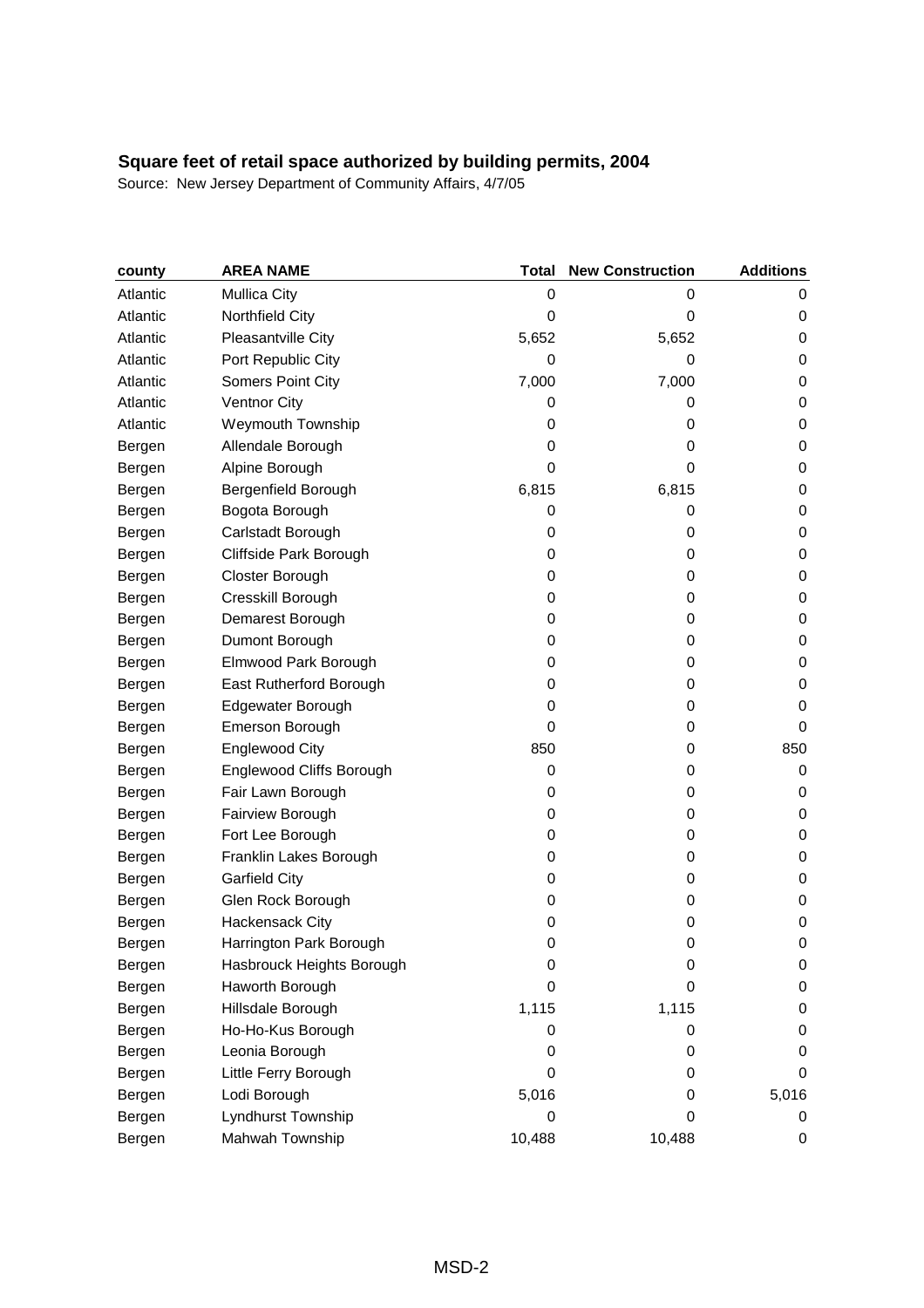| county     | <b>AREA NAME</b>           | <b>Total</b> | <b>New Construction</b> | <b>Additions</b> |
|------------|----------------------------|--------------|-------------------------|------------------|
| Bergen     | Maywood Borough            | 0            | 0                       | 0                |
| Bergen     | Midland Park Borough       | 0            | 0                       | 0                |
| Bergen     | Montvale Borough           | 0            | 0                       | 0                |
| Bergen     | Moonachie Borough          | 0            | 0                       | 0                |
| Bergen     | New Milford Borough        | 0            | 0                       | 0                |
| Bergen     | North Arlington Borough    | 0            | 0                       | 0                |
| Bergen     | Northvale Borough          | 0            | 0                       | 0                |
| Bergen     | Norwood Borough            | 0            | 0                       | 0                |
| Bergen     | Oakland Borough            | 0            | 0                       | 0                |
| Bergen     | Old Tappan Borough         | 0            | 0                       | 0                |
| Bergen     | Oradell Borough            | 0            | 0                       | 0                |
| Bergen     | Palisades Park Borough     | 0            | 0                       | 0                |
| Bergen     | Paramus Borough            | 20,628       | 0                       | 20,628           |
| Bergen     | Park Ridge Borough         | 0            | 0                       | 0                |
| Bergen     | Ramsey Borough             | 0            | 0                       | 0                |
| Bergen     | Ridgefield Borough         | 0            | 0                       | 0                |
| Bergen     | Ridgefield Park Village    | 0            | 0                       | 0                |
| Bergen     | Ridgewood Village          | 0            | 0                       | 0                |
| Bergen     | River Edge Borough         | 0            | 0                       | 0                |
| Bergen     | River Vale Township        | 0            | 0                       | 0                |
| Bergen     | Rochelle Park Township     | 0            | 0                       | 0                |
| Bergen     | Rockleigh Borough          | 0            | 0                       | 0                |
| Bergen     | Rutherford Borough         | 0            | 0                       | 0                |
| Bergen     | Saddle Brook Township      | 0            | 0                       | 0                |
| Bergen     | Saddle River Borough       | 0            | 0                       | 0                |
| Bergen     | South Hackensack Twp       | 0            | 0                       | 0                |
| Bergen     | <b>Teaneck Township</b>    | 0            | 0                       | 0                |
| Bergen     | <b>Tenafly Borough</b>     | 0            | 0                       | 0                |
| Bergen     | Teterboro Borough          | 0            | 0                       | 0                |
| Bergen     | Upper Saddle River Borough | 0            | 0                       | 0                |
| Bergen     | <b>Waldwick Borough</b>    | 0            | 0                       | 0                |
| Bergen     | <b>Wallington Borough</b>  | 0            | 0                       | 0                |
| Bergen     | Washington Township        | 0            | 0                       | 0                |
| Bergen     | Westwood Borough           | 0            | 0                       | 0                |
| Bergen     | Woodcliff Lake Borough     | 0            | 0                       | 0                |
| Bergen     | Wood-Ridge Borough         | 0            | 0                       | 0                |
| Bergen     | Wyckoff Township           | 0            | 0                       | 0                |
| Burlington | <b>Bass River Township</b> | 0            | 0                       | 0                |
| Burlington | <b>Beverly City</b>        | 0            | 0                       | 0                |
| Burlington | <b>Bordentown City</b>     | 0            | 0                       | 0                |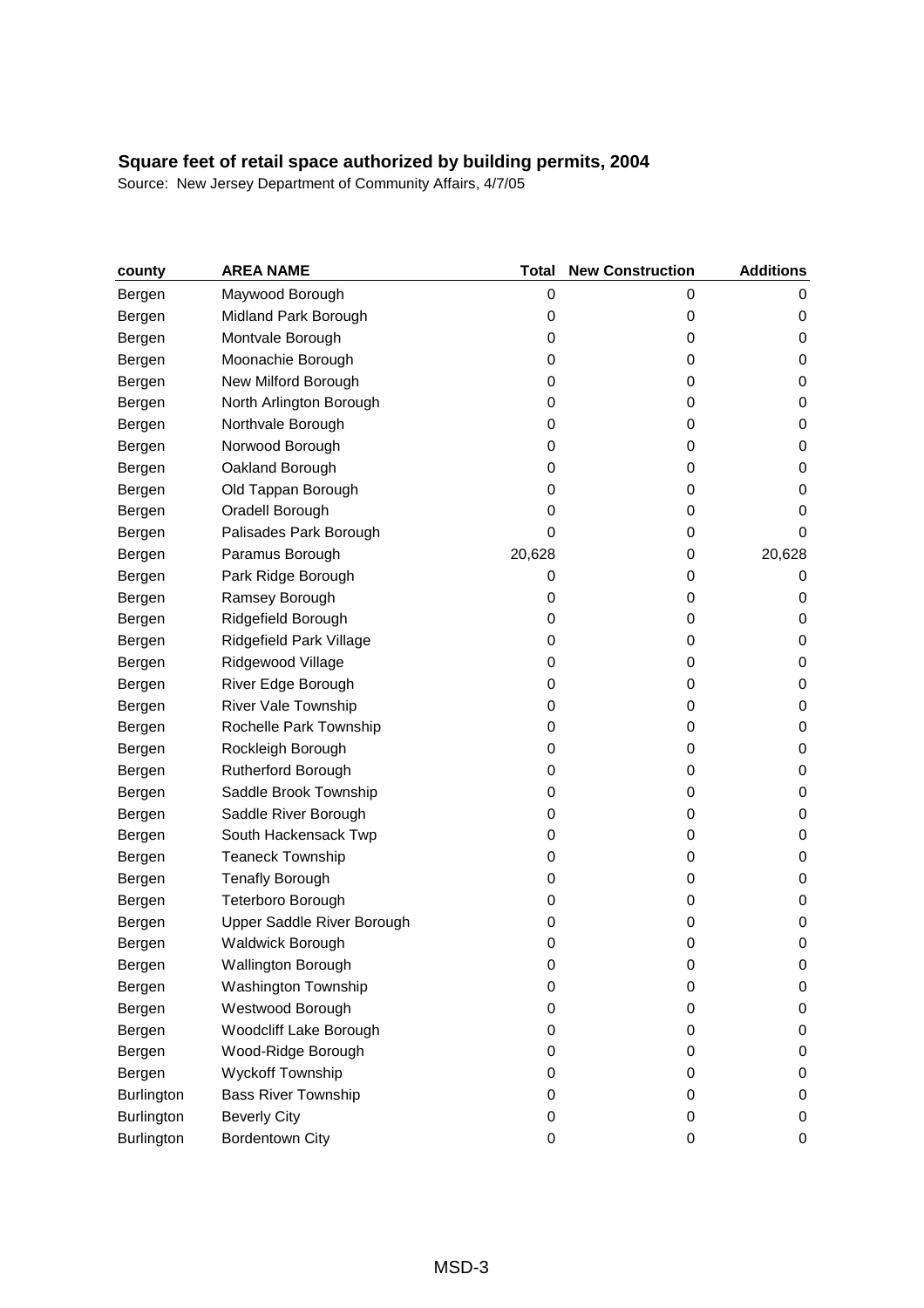| county            | <b>AREA NAME</b>               | Total       | <b>New Construction</b> | <b>Additions</b> |
|-------------------|--------------------------------|-------------|-------------------------|------------------|
| Burlington        | <b>Bordentown Township</b>     | 0           | 0                       | 0                |
| <b>Burlington</b> | <b>Burlington City</b>         | $\mathbf 0$ | 0                       | 0                |
| Burlington        | <b>Burlington Township</b>     | 18,510      | 18,510                  | 0                |
| <b>Burlington</b> | <b>Chesterfield Township</b>   | 0           | 0                       | 0                |
| <b>Burlington</b> | Cinnaminson Township           | 0           | 0                       | 0                |
| <b>Burlington</b> | Delanco Township               | 0           | 0                       | 0                |
| <b>Burlington</b> | Delran Township                | 78,600      | 78,600                  | 0                |
| Burlington        | Eastampton Township            | 0           | 0                       | $\pmb{0}$        |
| <b>Burlington</b> | <b>Edgewater Park Township</b> | $\mathbf 0$ | 0                       | 0                |
| <b>Burlington</b> | Evesham Township               | 56,417      | 56,417                  | 0                |
| Burlington        | Fieldsboro Borough             | 0           | 0                       | 0                |
| <b>Burlington</b> | Florence Township              | 14,130      | 14,130                  | 0                |
| <b>Burlington</b> | Hainesport Township            | 0           | 0                       | 0                |
| Burlington        | Lumberton Township             | 0           | 0                       | $\pmb{0}$        |
| <b>Burlington</b> | Mansfield Township             | 0           | 0                       | 0                |
| <b>Burlington</b> | Maple Shade Borough            | 0           | 0                       | 0                |
| <b>Burlington</b> | Medford Township               | 0           | 0                       | 0                |
| <b>Burlington</b> | Medford Lakes Borough          | 0           | 0                       | 0                |
| Burlington        | Moorestown Township            | $\mathbf 0$ | 0                       | 0                |
| Burlington        | Mount Holly Township           | 3,210       | 0                       | 3,210            |
| <b>Burlington</b> | Mount Laurel Township          | 505,735     | 505,735                 | 0                |
| <b>Burlington</b> | New Hanover Township           | $\mathbf 0$ | 0                       | 0                |
| Burlington        | North Hanover Township         | 0           | 0                       | 0                |
| <b>Burlington</b> | Palmyra Borough                | 0           | 0                       | 0                |
| <b>Burlington</b> | Pemberton Borough              | 0           | 0                       | 0                |
| Burlington        | Pemberton Township             | 0           | 0                       | $\mathbf 0$      |
| Burlington        | Riverside Township             | 0           | 0                       | 0                |
| <b>Burlington</b> | Riverton Borough               | 0           | 0                       | 0                |
| <b>Burlington</b> | Shamong Township               | 0           | 0                       | $\mathbf 0$      |
| Burlington        | Southampton Township           | 0           | 0                       | 0                |
| <b>Burlington</b> | Springfield Township           | 0           | 0                       | 0                |
| <b>Burlington</b> | <b>Tabernacle Township</b>     | 60,036      | 60,036                  | 0                |
| Burlington        | Washington Township            | 0           | 0                       | 0                |
| <b>Burlington</b> | <b>Westampton Township</b>     | 14,479      | 14,479                  | 0                |
| Burlington        | Willingboro Township           | 0           | 0                       | 0                |
| Burlington        | <b>Woodland Township</b>       | 0           | 0                       | 0                |
| <b>Burlington</b> | Wrightstown Borough            | 0           | 0                       | 0                |
| Camden            | Audubon Borough                | 205,550     | 195,243                 | 10,307           |
| Camden            | Audubon Park Borough           | 0           | 0                       | 0                |
| Camden            | Barrington Borough             | 0           | 0                       | 0                |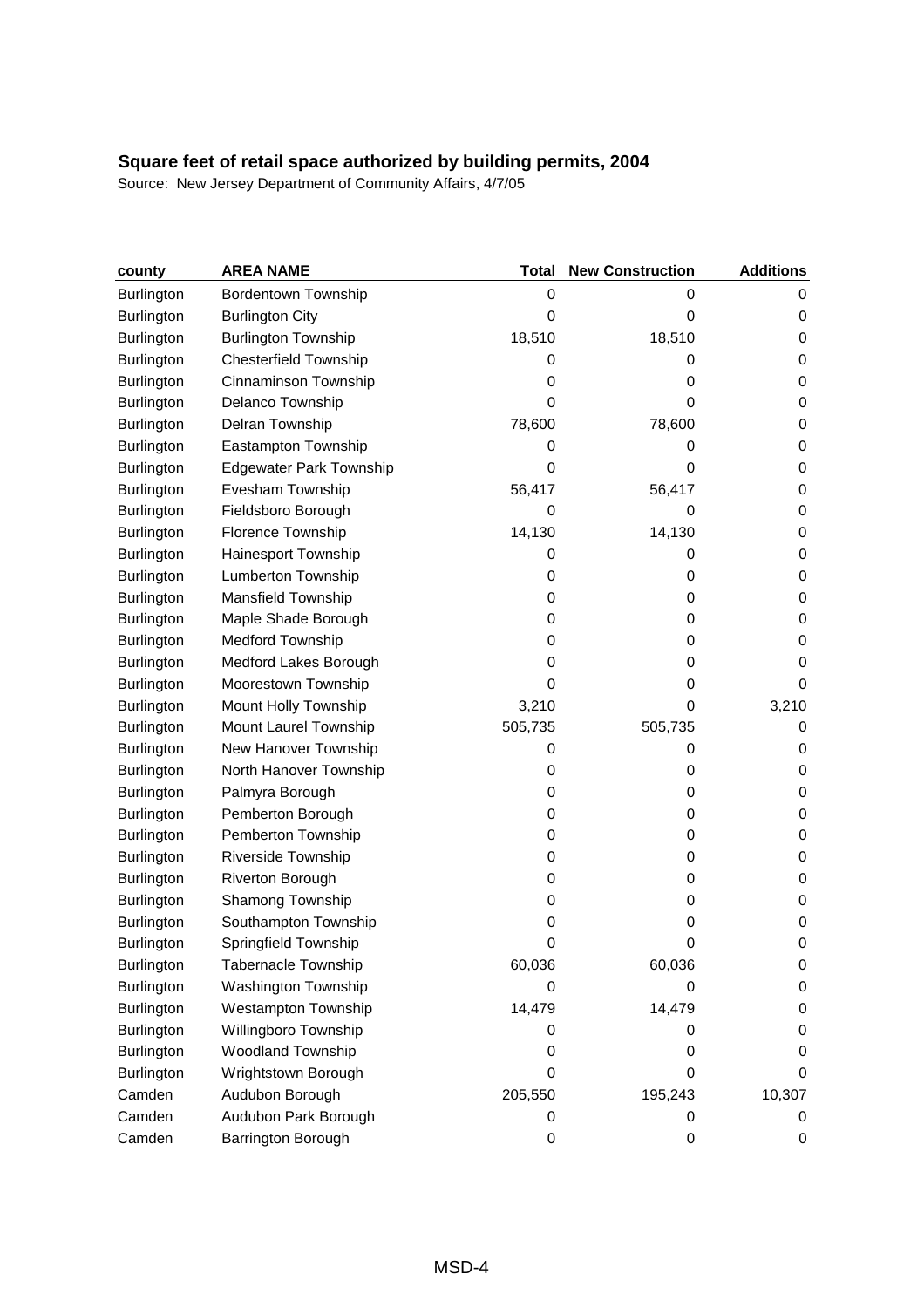| county   | <b>AREA NAME</b>           | Total       | <b>New Construction</b> | <b>Additions</b> |
|----------|----------------------------|-------------|-------------------------|------------------|
| Camden   | Bellmawr Borough           | 0           | 0                       | 0                |
| Camden   | Berlin Borough             | 0           | 0                       | 0                |
| Camden   | <b>Berlin Township</b>     | 0           | 0                       | 0                |
| Camden   | Brooklawn Borough          | 0           | 0                       | 0                |
| Camden   | Camden City                | 0           | 0                       | 0                |
| Camden   | Cherry Hill Township       | 142,047     | 142,047                 | 0                |
| Camden   | <b>Chesilhurst Borough</b> | 0           | 0                       | 0                |
| Camden   | <b>Clementon Borough</b>   | 0           | 0                       | 0                |
| Camden   | Collingswood Borough       | $\mathbf 0$ | 0                       | 0                |
| Camden   | Gibbsboro Borough          | 0           | 0                       | 0                |
| Camden   | <b>Gloucester City</b>     | 0           | 0                       | 0                |
| Camden   | Gloucester Township        | 17,452      | 17,452                  | 0                |
| Camden   | Haddon Township            | 0           | 0                       | 0                |
| Camden   | Haddonfield Borough        | 0           | 0                       | 0                |
| Camden   | Haddon Heights Borough     | 0           | 0                       | 0                |
| Camden   | Hi-nella Borough           | 0           | 0                       | 0                |
| Camden   | Laurel Springs Borough     | 0           | 0                       | 0                |
| Camden   | Lawnside Borough           | 0           | 0                       | 0                |
| Camden   | Lindenwold Borough         | 5,740       | 5,740                   | 0                |
| Camden   | Magnolia Borough           | 0           | 0                       | 0                |
| Camden   | Merchantville Borough      | 0           | 0                       | 0                |
| Camden   | Mount Ephraim Borough      | 5,740       | 5,740                   | 0                |
| Camden   | Oaklyn Borough             | 0           | 0                       | 0                |
| Camden   | Pennsauken Township        | 4,564       | 0                       | 4,564            |
| Camden   | Pine Hill Borough          | 0           | 0                       | 0                |
| Camden   | Pine Valley Borough        | 0           | 0                       | 0                |
| Camden   | Runnemede Borough          | 0           | 0                       | 0                |
| Camden   | Somerdale Borough          | 0           | 0                       | 0                |
| Camden   | <b>Stratford Borough</b>   | 0           | 0                       | 0                |
| Camden   | Tavistock Borough          | 0           | 0                       | 0                |
| Camden   | Voorhees Township          | 21,803      | 21,803                  | 0                |
| Camden   | Waterford Township         | 0           | 0                       | 0                |
| Camden   | Winslow Township           | 18,140      | 18,140                  | 0                |
| Camden   | Woodlynne Borough          | 0           | 0                       | 0                |
| Cape May | Avalon Borough             | 15,501      | 15,501                  | 0                |
| Cape May | Cape May City              | 0           | 0                       | 0                |
| Cape May | Cape May Point Borough     | 0           | 0                       | $\pmb{0}$        |
| Cape May | Dennis Township            | 23,600      | 23,600                  | 0                |
| Cape May | Lower Township             | 0           | 0                       | 0                |
| Cape May | Middle Township            | 93,715      | 93,715                  | 0                |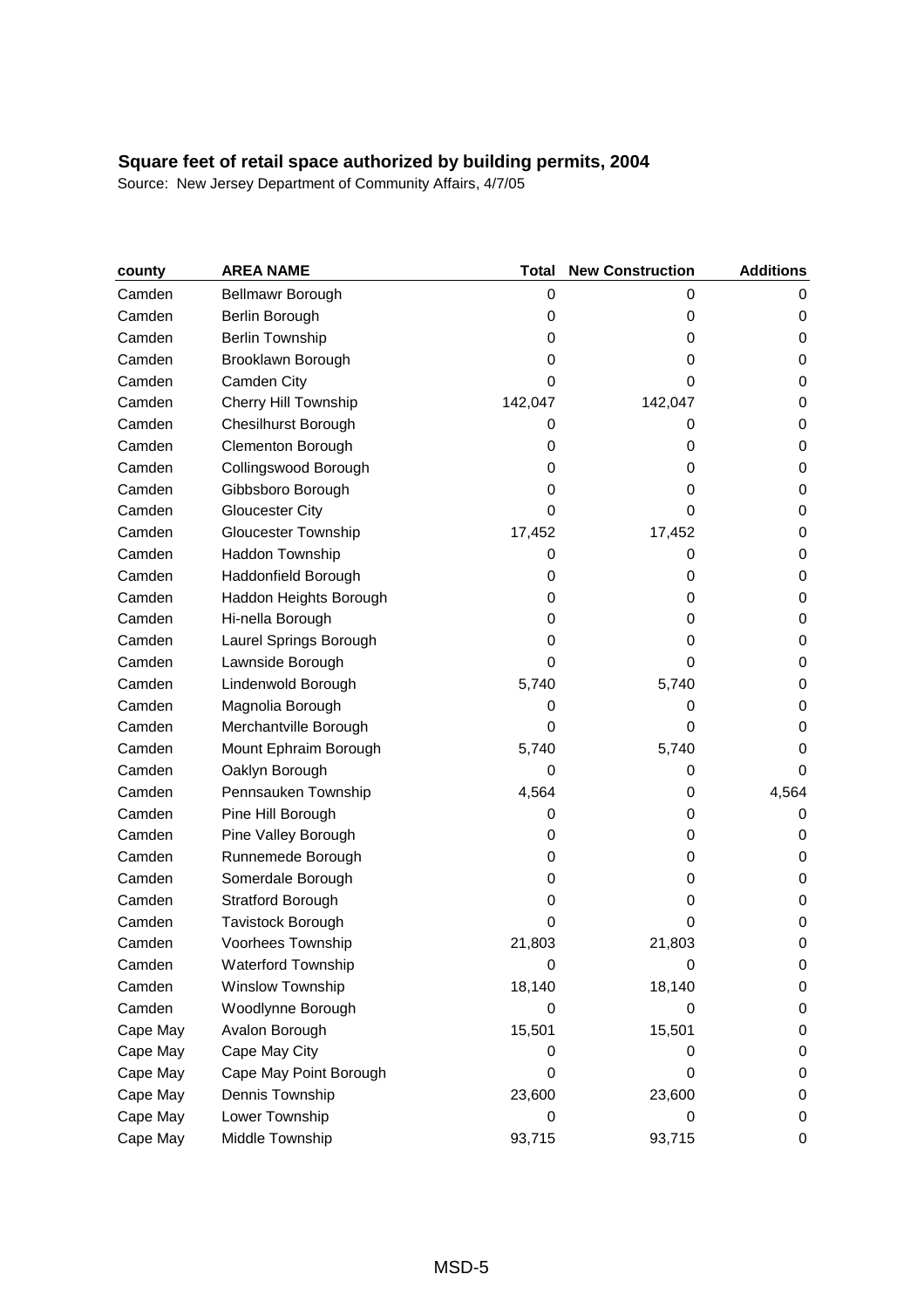| county       | <b>AREA NAME</b>                | Total  | <b>New Construction</b> | <b>Additions</b> |
|--------------|---------------------------------|--------|-------------------------|------------------|
| Cape May     | North Wildwood City             | 639    | 0                       | 639              |
| Cape May     | Ocean City                      | 80,294 | 73,630                  | 6,664            |
| Cape May     | Sea Isle City                   | 0      | 0                       | 0                |
| Cape May     | Stone Harbor Borough            | 0      | 0                       | 0                |
| Cape May     | <b>Upper Township</b>           | 31,899 | 31,899                  | 0                |
| Cape May     | West Cape May Borough           | 0      | 0                       | 0                |
| Cape May     | West Wildwood Borough           | 0      | 0                       | 0                |
| Cape May     | Wildwood City                   | 1,228  | 1,228                   | 0                |
| Cape May     | Wildwood Crest Borough          | 0      | 0                       | 0                |
| Cape May     | Woodbine Borough                | 0      | 0                       | 0                |
| Cumberland   | <b>Bridgeton City</b>           | 0      | 0                       | 0                |
| Cumberland   | <b>Commercial Township</b>      | 0      | 0                       | 0                |
| Cumberland   | Deerfield Township              | 0      | 0                       | 0                |
| Cumberland   | Downe Township                  | 0      | 0                       | 0                |
| Cumberland   | Fairfield Township              | 3,530  | 3,530                   | 0                |
| Cumberland   | <b>Greenwich Township</b>       | 0      | 0                       | 0                |
| Cumberland   | <b>Hopewell Township</b>        | 0      | 0                       | 0                |
| Cumberland   | Lawrence Township               | 0      | 0                       | 0                |
| Cumberland   | Maurice River Township          | 0      | 0                       | 0                |
| Cumberland   | Millville City                  | 63,552 | 53,988                  | 9,564            |
| Cumberland   | Shiloh Borough                  | 0      | 0                       | 0                |
| Cumberland   | <b>Stow Creek Township</b>      | 0      | 0                       | 0                |
| Cumberland   | <b>Upper Deerfield Township</b> | 0      | 0                       | 0                |
| Cumberland   | <b>Vineland City</b>            | 2,814  | 2,392                   | 422              |
| Essex        | <b>Belleville Town</b>          | 0      | 0                       | 0                |
| Essex        | <b>Bloomfield Township</b>      | 0      | 0                       | 0                |
| <b>Essex</b> | Caldwell Township               | 0      | 0                       | 0                |
| Essex        | Cedar Grove Township            | 0      | 0                       | 0                |
| Essex        | East Orange City                | 0      | 0                       | 0                |
| <b>Essex</b> | <b>Essex Fells Township</b>     | 0      | 0                       | 0                |
| Essex        | Fairfield Township              | 1,500  | 1,500                   | 0                |
| Essex        | Glen Ridge Borough              | 0      | 0                       | 0                |
| <b>Essex</b> | Irvington Township              | 1,229  | 0                       | 1,229            |
| <b>Essex</b> | Livingston Township             | 35,200 | 35,200                  | 0                |
| Essex        | Maplewood Township              | 0      | 0                       | 0                |
| <b>Essex</b> | Millburn Township               | 0      | 0                       | 0                |
| <b>Essex</b> | Montclair Township              | 0      | 0                       | 0                |
| <b>Essex</b> | <b>Newark City</b>              | 25,060 | 25,060                  | 0                |
| Essex        | North Caldwell Borough          | 0      | 0                       | 0                |
| Essex        | Nutley Township                 | 0      | 0                       | 0                |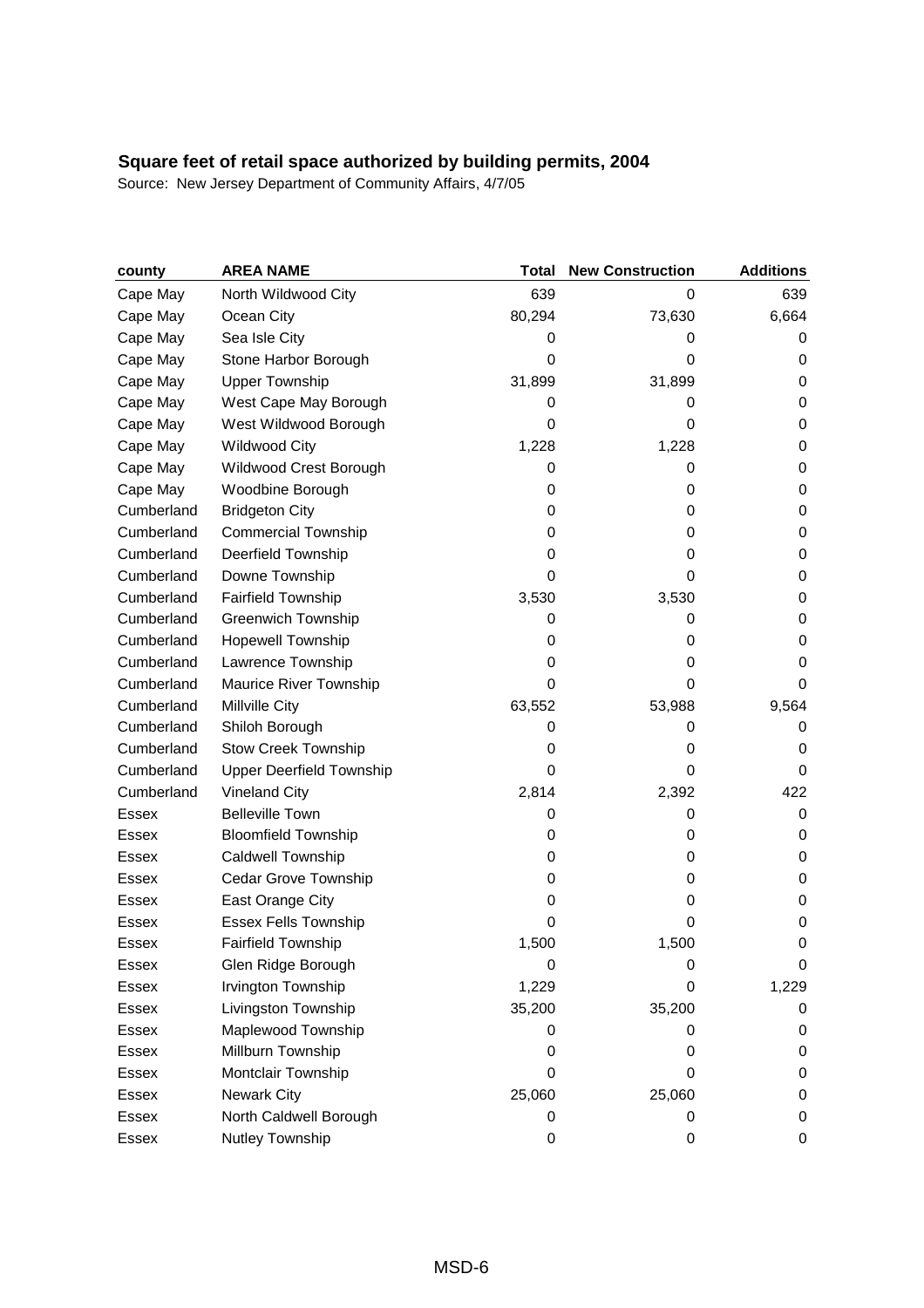| county       | <b>AREA NAME</b>          | <b>Total</b> | <b>New Construction</b> | <b>Additions</b> |
|--------------|---------------------------|--------------|-------------------------|------------------|
| Essex        | City of Orange Township   | $\mathbf 0$  | 0                       | 0                |
| Essex        | Roseland Borough          | 0            | 0                       | 0                |
| Essex        | South Orange Village      | 0            | 0                       | 0                |
| Essex        | Verona Township           | 0            | 0                       | 0                |
| Essex        | West Caldwell Township    | 0            | 0                       | 0                |
| <b>Essex</b> | West Orange Township      | 0            | 0                       | 0                |
| Gloucester   | Clayton Borough           | 0            | 0                       | 0                |
| Gloucester   | Deptford Township         | 20,974       | 20,974                  | 0                |
| Gloucester   | East Greenwich Township   | 0            | 0                       | 0                |
| Gloucester   | <b>Elk Township</b>       | 0            | 0                       | 0                |
| Gloucester   | Franklin Township         | 5,400        | 0                       | 5,400            |
| Gloucester   | Glassboro Borough         | 8,662        | 0                       | 8,662            |
| Gloucester   | <b>Greenwich Township</b> | 0            | 0                       | 0                |
| Gloucester   | Harrison Township         | 4,106        | 4,106                   | 0                |
| Gloucester   | Logan Township            | $\mathbf 0$  | 0                       | 0                |
| Gloucester   | Mantua Township           | 14,490       | 14,490                  | 0                |
| Gloucester   | Monroe Township           | 2,700        | 2,700                   | 0                |
| Gloucester   | National Park Borough     | 0            | 0                       | 0                |
| Gloucester   | Newfield Borough          | 0            | 0                       | 0                |
| Gloucester   | Paulsboro Borough         | 0            | 0                       | 0                |
| Gloucester   | Pitman Borough            | 0            | 0                       | 0                |
| Gloucester   | South Harrison Township   | 0            | 0                       | 0                |
| Gloucester   | Swedesborough Borough     | $\Omega$     | 0                       | 0                |
| Gloucester   | Washington Township       | 88,658       | 0                       | 88,658           |
| Gloucester   | Wenonah Borough           | 0            | 0                       | 0                |
| Gloucester   | West Deptford Township    | 0            | 0                       | 0                |
| Gloucester   | Westville Borough         | 144          | 0                       | 144              |
| Gloucester   | <b>Woodbury City</b>      | 0            | 0                       | 0                |
| Gloucester   | Woodbury Heights Borough  | 0            | 0                       | 0                |
| Gloucester   | Woolwich Township         | 0            | 0                       | 0                |
| Hudson       | <b>Bayonne City</b>       | 0            | 0                       | 0                |
| Hudson       | East Newark Borough       | 0            | 0                       | $\boldsymbol{0}$ |
| Hudson       | <b>Guttenberg Town</b>    | 0            | 0                       | 0                |
| Hudson       | Harrison Town             | 0            | 0                       | 0                |
| Hudson       | Hoboken City              | 5,568        | 5,568                   | 0                |
| Hudson       | Jersey City               | 174,161      | 174,161                 | 0                |
| Hudson       | Kearny Town               | 0            | 0                       | 0                |
| Hudson       | North Bergen Township     | 9,448        | 9,448                   | $\pmb{0}$        |
| Hudson       | Secaucus Town             | 118,218      | 118,218                 | 0                |
| Hudson       | <b>Union City</b>         | 0            | 0                       | 0                |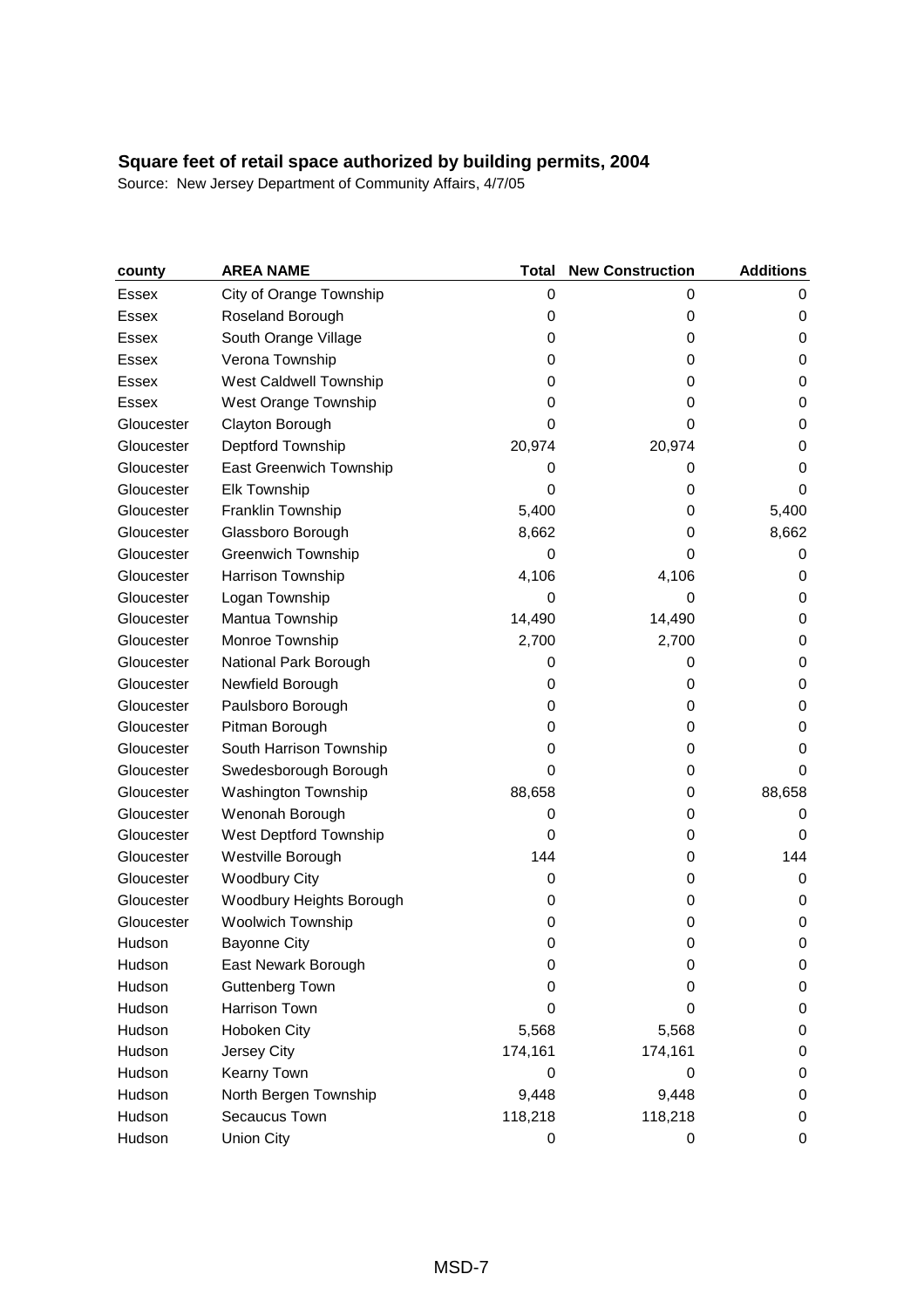| county    | <b>AREA NAME</b>            | <b>Total</b> | <b>New Construction</b> | <b>Additions</b> |
|-----------|-----------------------------|--------------|-------------------------|------------------|
| Hudson    | Weehawken Township          | $\mathbf 0$  | 0                       | 0                |
| Hudson    | West New York Town          | 6,840        | 6,840                   | 0                |
| Hunterdon | Alexandria Township         | 0            | 0                       | 0                |
| Hunterdon | <b>Bethlehem Township</b>   | 0            | 0                       | 0                |
| Hunterdon | <b>Bloomsbury Borough</b>   | 0            | 0                       | 0                |
| Hunterdon | Califon Borough             | 0            | 0                       | 0                |
| Hunterdon | <b>Clinton Town</b>         | 0            | 0                       | 0                |
| Hunterdon | Clinton Township            | 0            | 0                       | 0                |
| Hunterdon | Delaware Township           | 0            | 0                       | 0                |
| Hunterdon | East Amwell Township        | $\mathbf 0$  | 0                       | 0                |
| Hunterdon | Flemington Borough          | 0            | 0                       | 0                |
| Hunterdon | Franklin Township           | 0            | 0                       | 0                |
| Hunterdon | Frenchtown Borough          | $\mathbf 0$  | 0                       | 0                |
| Hunterdon | Glen Gardner Borough        | 0            | 0                       | $\mathbf 0$      |
| Hunterdon | Hampton Borough             | 0            | 0                       | 0                |
| Hunterdon | High Bridge Borough         | 0            | 0                       | 0                |
| Hunterdon | <b>Holland Township</b>     | 0            | 0                       | 0                |
| Hunterdon | Kingwood Township           | 0            | 0                       | 0                |
| Hunterdon | Lambertville City           | 0            | 0                       | 0                |
| Hunterdon | Lebanon Borough             | 0            | 0                       | 0                |
| Hunterdon | Lebanon Township            | 1,100        | 1,100                   | 0                |
| Hunterdon | Milford Borough             | 0            | 0                       | 0                |
| Hunterdon | Raritan Township            | 39,001       | 0                       | 39,001           |
| Hunterdon | Readington Township         | 0            | 0                       | 0                |
| Hunterdon | Stockton Borough            | 0            | 0                       | 0                |
| Hunterdon | Tewksbury Township          | 0            | 0                       | 0                |
| Hunterdon | Union Township              | 0            | 0                       | 0                |
| Hunterdon | <b>West Amwell Township</b> | 0            | 0                       | 0                |
| Mercer    | East Windsor Township       | 189,186      | 188,986                 | 200              |
| Mercer    | <b>Ewing Township</b>       | 0            | 0                       | 0                |
| Mercer    | Hamilton Township           | 79,662       | 32,160                  | 47,502           |
| Mercer    | Hightstown Borough          | 0            | 0                       | 0                |
| Mercer    | Hopewell Borough            | 0            | 0                       | 0                |
| Mercer    | <b>Hopewell Township</b>    | 63,736       | 63,736                  | 0                |
| Mercer    | Lawrence Township           | 117,261      | 49,700                  | 67,561           |
| Mercer    | Pennington Borough          | 0            | 0                       | 0                |
| Mercer    | Princeton Borough           | 0            | 0                       | 0                |
| Mercer    | Princeton Township          | 0            | 0                       | 0                |
| Mercer    | <b>Trenton City</b>         | 0            | 0                       | 0                |
| Mercer    | Washington Township         | 7,200        | 0                       | 7,200            |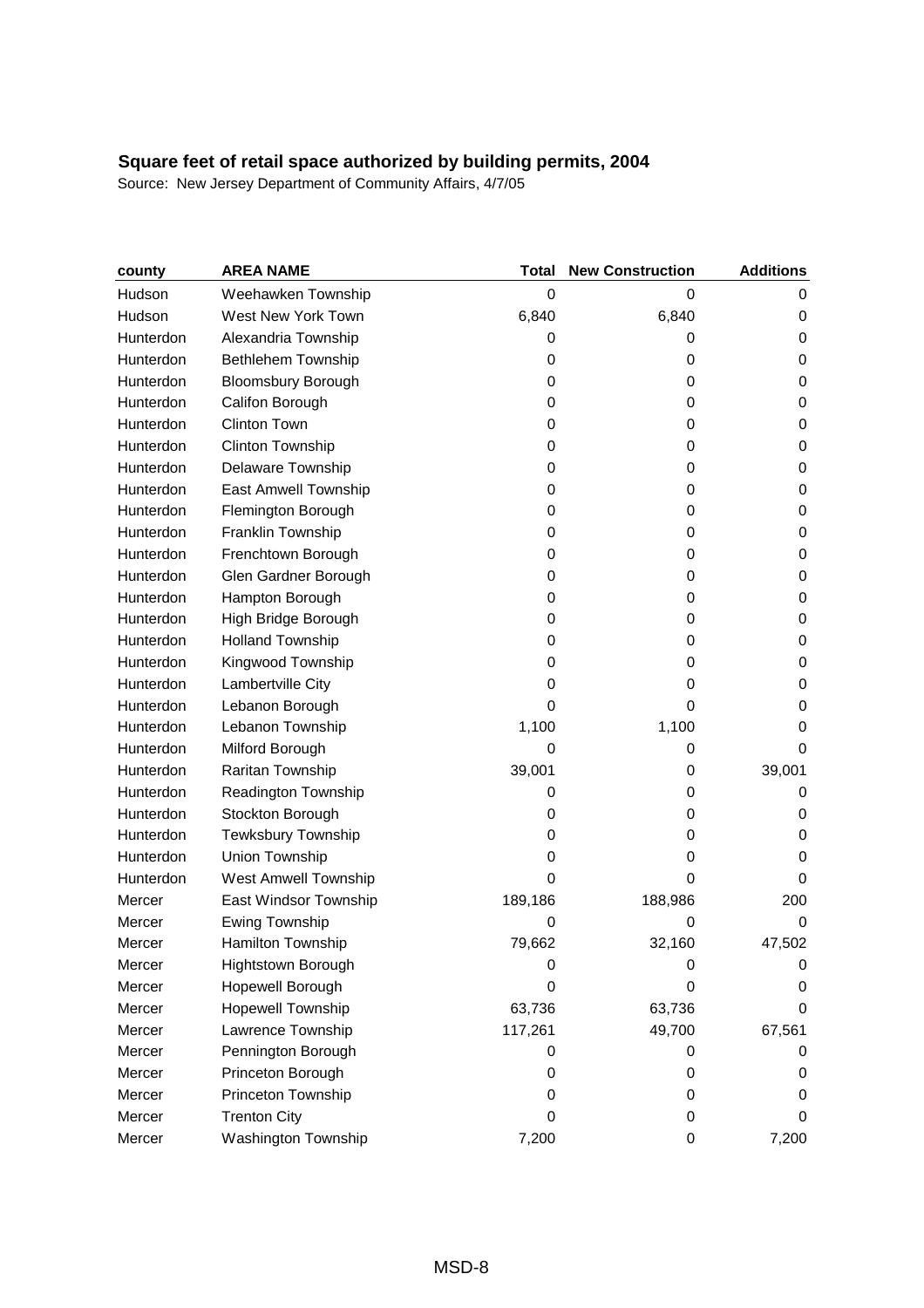| county    | <b>AREA NAME</b>             | <b>Total</b> | <b>New Construction</b> | <b>Additions</b> |
|-----------|------------------------------|--------------|-------------------------|------------------|
| Mercer    | West Windsor Township        | 49,096       | 40,800                  | 8,296            |
| Middlesex | Carteret Borough             | 0            | 0                       | 0                |
| Middlesex | Cranbury Township            | 0            | 0                       | 0                |
| Middlesex | Dunellen Borough             | 0            | 0                       | 0                |
| Middlesex | East Brunswick Township      | 3,920        | 3,920                   | 0                |
| Middlesex | Edison Township              | 0            | 0                       | 0                |
| Middlesex | Helmetta Borough             | 0            | 0                       | $\mathbf 0$      |
| Middlesex | <b>Highland Park Borough</b> | 0            | 0                       | 0                |
| Middlesex | Jamesburg Borough            | 0            | 0                       | 0                |
| Middlesex | Old Bridge Township          | 0            | 0                       | 0                |
| Middlesex | Metuchen Borough             | 40,800       | 40,800                  | 0                |
| Middlesex | Middlesex Borough            | 0            | 0                       | 0                |
| Middlesex | Milltown Borough             | 0            | 0                       | 0                |
| Middlesex | Monroe Township              | $\mathbf 0$  | 0                       | 0                |
| Middlesex | New Brunswick City           | 21,730       | 21,730                  | 0                |
| Middlesex | North Brunswick Township     | 13,737       | 12,892                  | 845              |
| Middlesex | Perth Amboy City             | $\mathbf 0$  | 0                       | 0                |
| Middlesex | Piscataway Township          | 14,490       | 14,490                  | 0                |
| Middlesex | Plainsboro Township          | 0            | 0                       | 0                |
| Middlesex | Sayreville Borough           | 0            | 0                       | $\mathbf 0$      |
| Middlesex | South Amboy City             | 0            | 0                       | 0                |
| Middlesex | South Brunswick Township     | 0            | 0                       | 0                |
| Middlesex | South Plainfield Borough     | 24,499       | 24,499                  | 0                |
| Middlesex | South River Borough          | $\mathbf 0$  | 0                       | 0                |
| Middlesex | Spotswood Borough            | 8,250        | 8,250                   | 0                |
| Middlesex | Woodbridge Township          | 388,387      | 388,387                 | 0                |
| Monmouth  | Allenhurst Borough           | 0            | 0                       | 0                |
| Monmouth  | Allentown Borough            | 0            | 0                       | 0                |
| Monmouth  | <b>Asbury Park City</b>      | 0            | 0                       | 0                |
| Monmouth  | Atlantic Highlands Borough   | 1,050        | 0                       | 1,050            |
| Monmouth  | Avon-by-the-Sea Borough      | 0            | 0                       | 0                |
| Monmouth  | <b>Belmar Borough</b>        | 0            | 0                       | 0                |
| Monmouth  | <b>Bradley Beach Borough</b> | 0            | 0                       | 0                |
| Monmouth  | <b>Brielle Borough</b>       | 2,400        | 0                       | 2,400            |
| Monmouth  | <b>Colts Neck Township</b>   | 0            | 0                       | 0                |
| Monmouth  | Deal Borough                 | 0            | 0                       | 0                |
| Monmouth  | Eatontown Borough            | 117,348      | 114,863                 | 2,485            |
| Monmouth  | Englishtown Borough          | 17,900       | 17,900                  | 0                |
| Monmouth  | Fair Haven Borough           | 0            | 0                       | 0                |
| Monmouth  | Farmingdale Borough          | 0            | 0                       | 0                |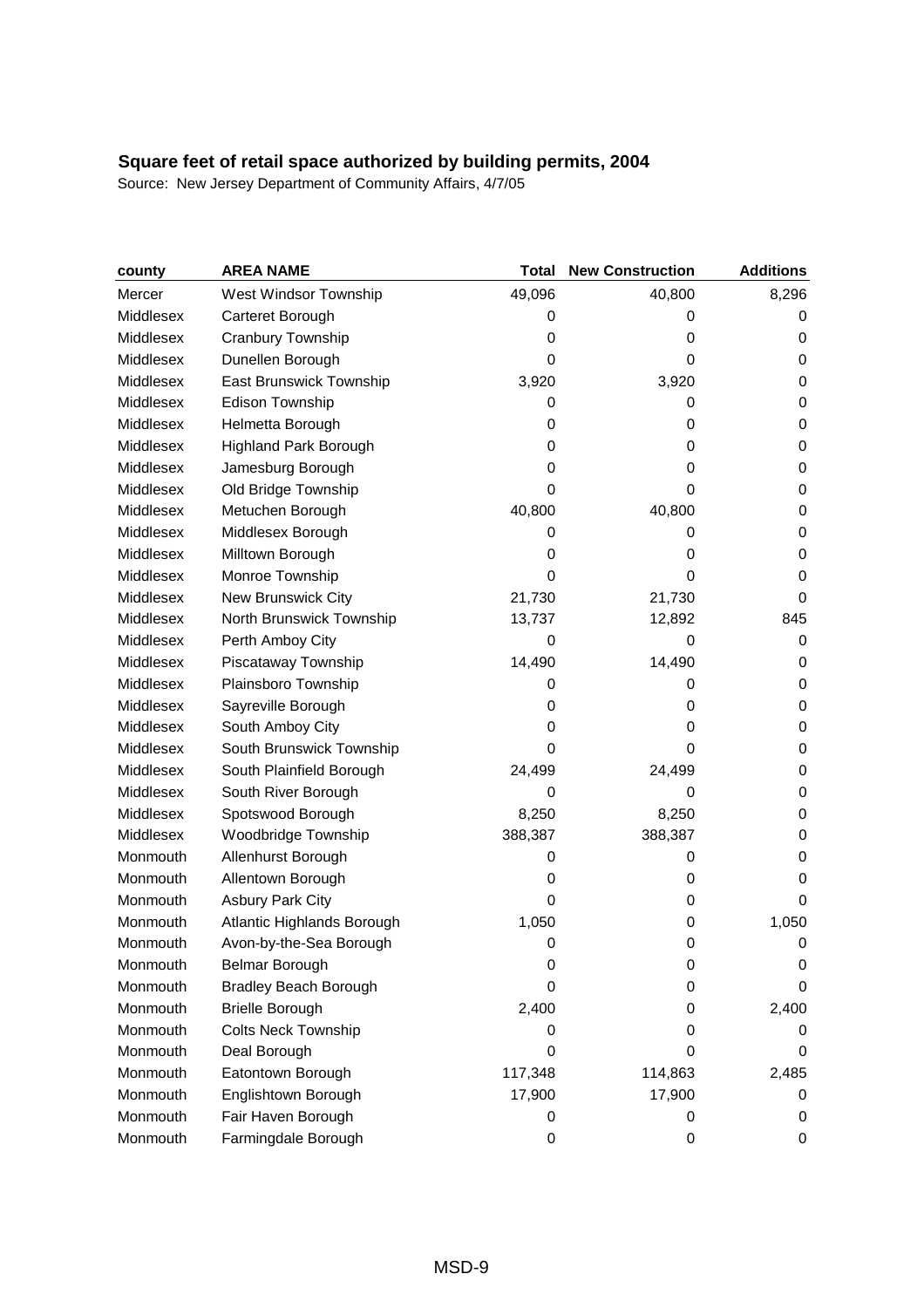| county   | <b>AREA NAME</b>               | Total       | <b>New Construction</b> | <b>Additions</b> |
|----------|--------------------------------|-------------|-------------------------|------------------|
| Monmouth | Freehold Borough               | $\mathbf 0$ | 0                       | 0                |
| Monmouth | Freehold Township              | 52,860      | 52,860                  | 0                |
| Monmouth | Highlands Borough              | 0           | 0                       | 0                |
| Monmouth | <b>Holmdel Township</b>        | 0           | 0                       | 0                |
| Monmouth | Howell Township                | 17,775      | 14,139                  | 3,636            |
| Monmouth | Interlaken Borough             | 0           | 0                       | 0                |
| Monmouth | Keansburg Borough              | 0           | 0                       | 0                |
| Monmouth | Keyport Borough                | 0           | 0                       | 0                |
| Monmouth | Little Silver Borough          | 0           | 0                       | 0                |
| Monmouth | Loch Arbour Village            | 0           | 0                       | 0                |
| Monmouth | Long Branch City               | 15,300      | 15,300                  | 0                |
| Monmouth | Manalapan Township             | 18,986      | 18,986                  | 0                |
| Monmouth | Manasquan Borough              | 0           | 0                       | 0                |
| Monmouth | Marlboro Township              | 25,436      | 13,000                  | 12,436           |
| Monmouth | Matawan Borough                | 0           | 0                       | 0                |
| Monmouth | Aberdeen Township              | 0           | 0                       | 0                |
| Monmouth | Middletown Township            | 0           | 0                       | 0                |
| Monmouth | Millstone Township             | 0           | 0                       | 0                |
| Monmouth | Monmouth Beach Borough         | 0           | 0                       | $\mathbf 0$      |
| Monmouth | Neptune Township               | 850         | 850                     | 0                |
| Monmouth | Neptune City Borough           | 0           | 0                       | 0                |
| Monmouth | <b>Tinton Falls Borough</b>    | 0           | 0                       | 0                |
| Monmouth | Ocean Township                 | 48,800      | 48,800                  | 0                |
| Monmouth | Oceanport Borough              | 0           | 0                       | 0                |
| Monmouth | <b>Hazlet Township</b>         | 1,327       | 1,327                   | 0                |
| Monmouth | Red Bank Borough               | 23,215      | 23,215                  | 0                |
| Monmouth | Roosevelt Borough              | 0           | 0                       | 0                |
| Monmouth | Rumson Borough                 | 0           | 0                       | 0                |
| Monmouth | Sea Bright Borough             | 0           | 0                       | 0                |
| Monmouth | Sea Girt Borough               | 0           | 0                       | 0                |
| Monmouth | Shrewsbury Borough             | $\mathbf 0$ | 0                       | 0                |
| Monmouth | Shrewsbury Township            | 0           | 0                       | 0                |
| Monmouth | South Belmar Borough           | 0           | 0                       | 0                |
| Monmouth | Spring Lake Borough            | 0           | 0                       | 0                |
| Monmouth | Spring Lake Heights Boro       | 0           | 0                       | $\pmb{0}$        |
| Monmouth | Union Beach Borough            | 0           | 0                       | 0                |
| Monmouth | <b>Upper Freehold Township</b> | 0           | 0                       | 0                |
| Monmouth | Wall Township                  | 37,329      | 37,329                  | 0                |
| Monmouth | West Long Branch Borough       | 0           | 0                       | 0                |
| Morris   | Boonton Town                   | 19,760      | 19,760                  | 0                |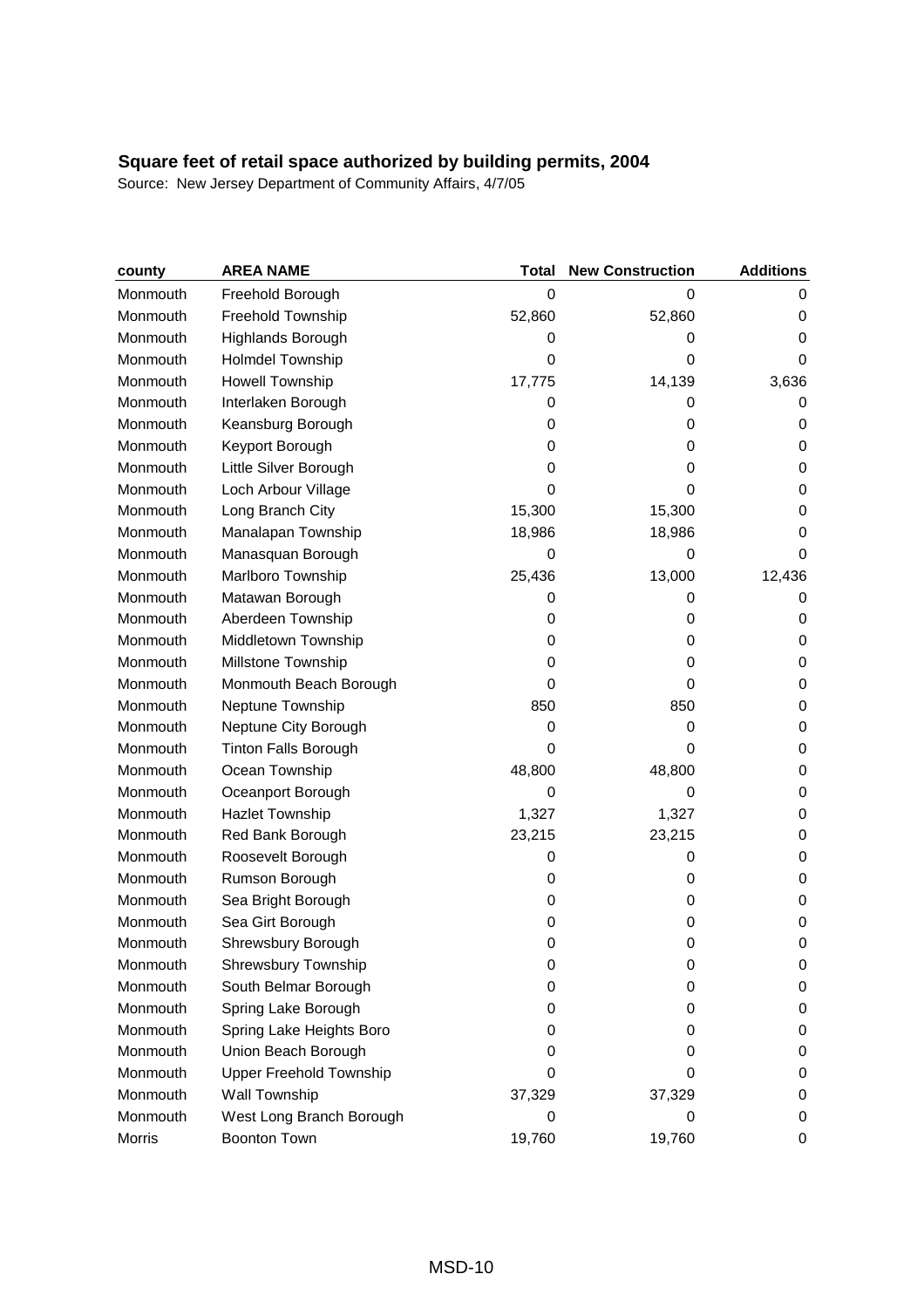| county        | <b>AREA NAME</b>          | <b>Total</b> | <b>New Construction</b> | <b>Additions</b> |
|---------------|---------------------------|--------------|-------------------------|------------------|
| Morris        | Boonton Township          | 0            | 0                       | 0                |
| Morris        | <b>Butler Borough</b>     | 0            | 0                       | 0                |
| Morris        | Chatham Borough           | 0            | 0                       | 0                |
| Morris        | Chatham Township          | 0            | 0                       | 0                |
| Morris        | Chester Borough           | 34,366       | 9,904                   | 24,462           |
| Morris        | <b>Chester Township</b>   | 0            | 0                       | 0                |
| Morris        | Denville Township         | 50,638       | 50,638                  | 0                |
| <b>Morris</b> | Dover Town                | 0            | 0                       | 0                |
| Morris        | East Hanover Township     | 51,850       | 51,850                  | 0                |
| Morris        | Florham Park Borough      | 0            | 0                       | 0                |
| Morris        | Hanover Township          | 0            | 0                       | 0                |
| Morris        | <b>Harding Township</b>   | 0            | 0                       | 0                |
| Morris        | Jefferson Township        | 0            | 0                       | 0                |
| Morris        | Kinnelon Borough          | 0            | 0                       | 0                |
| <b>Morris</b> | Lincoln Park Borough      | 0            | 0                       | 0                |
| Morris        | Madison Borough           | 0            | 0                       | 0                |
| Morris        | Mendham Borough           | 0            | 0                       | 0                |
| Morris        | Mendham Township          | 0            | 0                       | 0                |
| Morris        | Mine Hill Township        | 0            | 0                       | 0                |
| Morris        | Montville Township        | 0            | 0                       | 0                |
| Morris        | Morris Township           | 0            | 0                       | 0                |
| Morris        | Morris Plains Borough     | 0            | 0                       | 0                |
| Morris        | Morristown Town           | 8,547        | 8,247                   | 300              |
| Morris        | Mountain Lakes Borough    | 0            | 0                       | 0                |
| Morris        | Mount Arlington Borough   | 0            | 0                       | 0                |
| Morris        | Mount Olive Township      | 23,826       | 20,373                  | 3,453            |
| Morris        | Netcong Borough           | 0            | 0                       | $\mathbf 0$      |
| Morris        | Parsippany-Troy Hills Twp | 4,454        | 2,825                   | 1,629            |
| Morris        | Long Hill Township        | 0            | 0                       | 0                |
| <b>Morris</b> | Pequannock Township       | 0            | 0                       | 0                |
| Morris        | Randolph Township         | 33,998       | 33,998                  | 0                |
| Morris        | Riverdale Borough         | 0            | 0                       | 0                |
| Morris        | Rockaway Borough          | 0            | 0                       | 0                |
| Morris        | Rockaway Township         | 286,364      | 286,364                 | 0                |
| Morris        | Roxbury Township          | 69,684       | 51,425                  | 18,259           |
| Morris        | Victory Gardens Borough   | 0            | 0                       | 0                |
| Morris        | Washington Township       | 4,175        | 4,175                   | 0                |
| Morris        | Wharton Borough           | 0            | 0                       | 0                |
| Ocean         | Barnegat Light Borough    | 0            | 0                       | 0                |
| Ocean         | Bay Head Borough          | 0            | 0                       | 0                |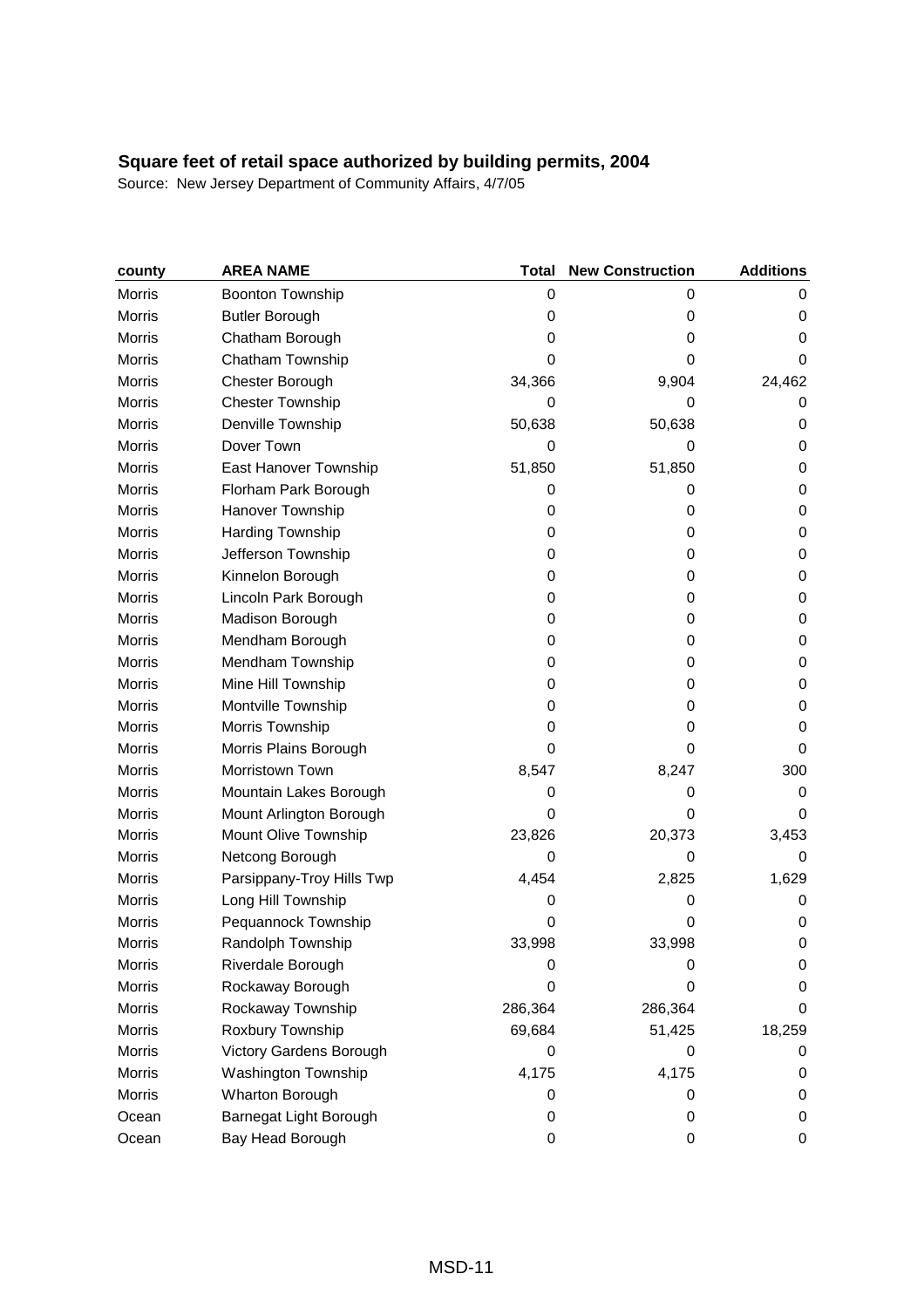| county  | <b>AREA NAME</b>            | <b>Total</b> | <b>New Construction</b> | <b>Additions</b> |
|---------|-----------------------------|--------------|-------------------------|------------------|
| Ocean   | Beach Haven Borough         | $\mathbf 0$  | 0                       | 0                |
| Ocean   | Beachwood Borough           | 0            | 0                       | 0                |
| Ocean   | <b>Berkeley Township</b>    | 0            | 0                       | 0                |
| Ocean   | <b>Brick Township</b>       | 8,500        | 8,500                   | 0                |
| Ocean   | Dover Township              | 2,893        | 0                       | 2,893            |
| Ocean   | Eagleswood Township         | 0            | 0                       | 0                |
| Ocean   | Harvey Cedars Borough       | 0            | 0                       | 0                |
| Ocean   | Island Heights Borough      | 0            | 0                       | 0                |
| Ocean   | Jackson Township            | 12,834       | 12,834                  | 0                |
| Ocean   | Lacey Township              | 0            | 0                       | 0                |
| Ocean   | Lakehurst Borough           | 0            | 0                       | 0                |
| Ocean   | Lakewood Township           | 8,528        | 7,178                   | 1,350            |
| Ocean   | Lavallette Borough          | 0            | 0                       | 0                |
| Ocean   | Little Egg Harbor Township  | 0            | 0                       | 0                |
| Ocean   | Long Beach Township         | 720          | 0                       | 720              |
| Ocean   | Manchester Township         | 0            | 0                       | 0                |
| Ocean   | Mantoloking Borough         | 0            | 0                       | 0                |
| Ocean   | Ocean Township              | 0            | 0                       | 0                |
| Ocean   | Ocean Gate Borough          | 0            | 0                       | 0                |
| Ocean   | Pine Beach Borough          | 0            | 0                       | 0                |
| Ocean   | <b>Plumsted Township</b>    | 0            | 0                       | 0                |
| Ocean   | Point Pleasant Borough      | 0            | 0                       | 0                |
| Ocean   | Point Pleasant Beach Boro   | 0            | 0                       | 0                |
| Ocean   | Seaside Heights Borough     | 0            | 0                       | 0                |
| Ocean   | Seaside Park Borough        | 0            | 0                       | 0                |
| Ocean   | Ship Bottom Borough         | 0            | 0                       | 0                |
| Ocean   | South Toms River Borough    | 0            | 0                       | 0                |
| Ocean   | <b>Stafford Township</b>    | 95,001       | 95,001                  | 0                |
| Ocean   | Surf City Borough           | 0            | 0                       | 0                |
| Ocean   | <b>Tuckerton Borough</b>    | 0            | 0                       | 0                |
| Ocean   | <b>Barnegat Township</b>    | 0            | 0                       | 0                |
| Passaic | <b>Bloomingdale Borough</b> | 0            | 0                       | 0                |
| Passaic | <b>Clifton City</b>         | 9,846        | 0                       | 9,846            |
| Passaic | Haledon Borough             | 0            | 0                       | 0                |
| Passaic | Hawthorne Borough           | 0            | 0                       | 0                |
| Passaic | Little Falls Township       | 0            | 0                       | 0                |
| Passaic | North Haledon Borough       | 0            | 0                       | 0                |
| Passaic | Passaic City                | 2,423        | 2,423                   | 0                |
| Passaic | Paterson City               | 9,360        | 9,360                   | 0                |
| Passaic | Pompton Lakes Borough       | 0            | 0                       | 0                |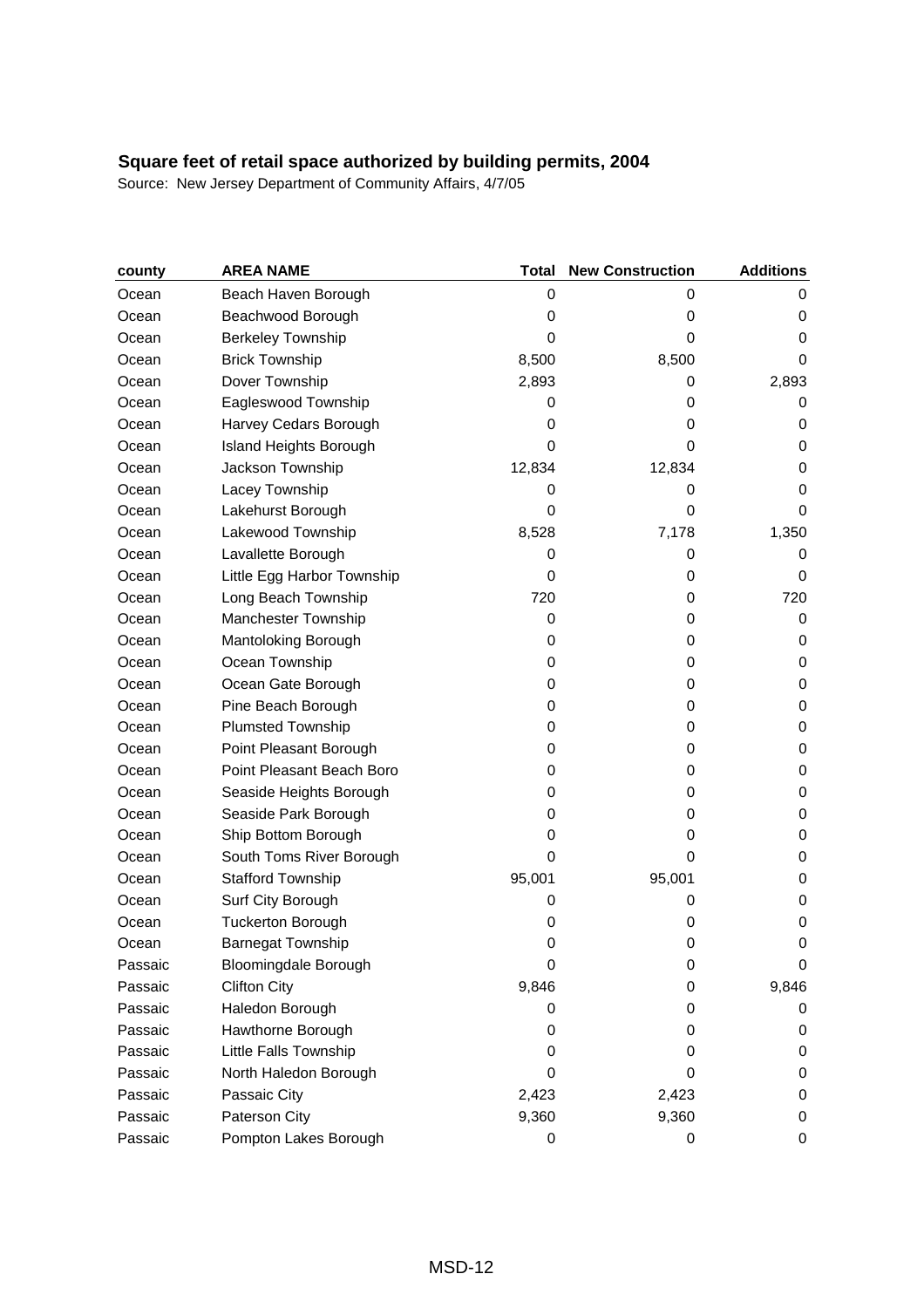| county   | <b>AREA NAME</b>              | <b>Total</b> | <b>New Construction</b> | <b>Additions</b> |
|----------|-------------------------------|--------------|-------------------------|------------------|
| Passaic  | Prospect Park Borough         | 0            | 0                       | 0                |
| Passaic  | Ringwood Borough              | 0            | 0                       | 0                |
| Passaic  | <b>Totowa Borough</b>         | 0            | 0                       | 0                |
| Passaic  | Wanaque Borough               | 0            | 0                       | 0                |
| Passaic  | Wayne Township                | 0            | 0                       | 0                |
| Passaic  | West Milford Township         | 1,412        | 0                       | 1,412            |
| Passaic  | West Paterson Borough         | 0            | 0                       | 0                |
| Salem    | Alloway Township              | 0            | 0                       | 0                |
| Salem    | Elmer Borough                 | 0            | 0                       | 0                |
| Salem    | Elsinboro Township            | 0            | 0                       | 0                |
| Salem    | Lower Alloways Creek Twp      | 0            | 0                       | 0                |
| Salem    | Mannington Township           | 0            | 0                       | 0                |
| Salem    | <b>Oldmans Township</b>       | 0            | 0                       | 0                |
| Salem    | Penns Grove Borough           | 0            | 0                       | 0                |
| Salem    | Pennsville Township           | 0            | 0                       | 0                |
| Salem    | Pilesgrove Township           | 0            | 0                       | 0                |
| Salem    | Pittsgrove Township           | 0            | 0                       | 0                |
| Salem    | Quinton Township              | 0            | 0                       | 0                |
| Salem    | Salem City                    | 0            | 0                       | 0                |
| Salem    | <b>Carneys Point Township</b> | 0            | 0                       | 0                |
| Salem    | Upper Pittsgrove Township     | 0            | 0                       | 0                |
| Salem    | Woodstown Borough             | 0            | 0                       | 0                |
| Somerset | <b>Bedminster Township</b>    | 0            | 0                       | 0                |
| Somerset | Bernards Township             | 0            | 0                       | 0                |
| Somerset | Bernardsville Borough         | 0            | 0                       | 0                |
| Somerset | Bound Brook Borough           | 0            | 0                       | 0                |
| Somerset | <b>Branchburg Township</b>    | 0            | 0                       | 0                |
| Somerset | <b>Bridgewater Township</b>   | 73,007       | 73,007                  | 0                |
| Somerset | Far Hills Borough             | 0            | 0                       | 0                |
| Somerset | Franklin Township             | 7,600        | 7,600                   | 0                |
| Somerset | Green Brook Township          | 0            | 0                       | 0                |
| Somerset | Hillsborough Township         | 0            | 0                       | 0                |
| Somerset | Manville Borough              | 10,733       | 0                       | 10,733           |
| Somerset | Millstone Borough             | 0            | 0                       | 0                |
| Somerset | Montgomery Township           | 0            | 0                       | 0                |
| Somerset | North Plainfield Borough      | 0            | 0                       | 0                |
| Somerset | Peapack-Gladstone Boro        | 0            | 0                       | 0                |
| Somerset | Raritan Borough               | 0            | 0                       | 0                |
| Somerset | Rocky Hill Borough            | 0            | 0                       | 0                |
| Somerset | Somerville Borough            | 0            | 0                       | 0                |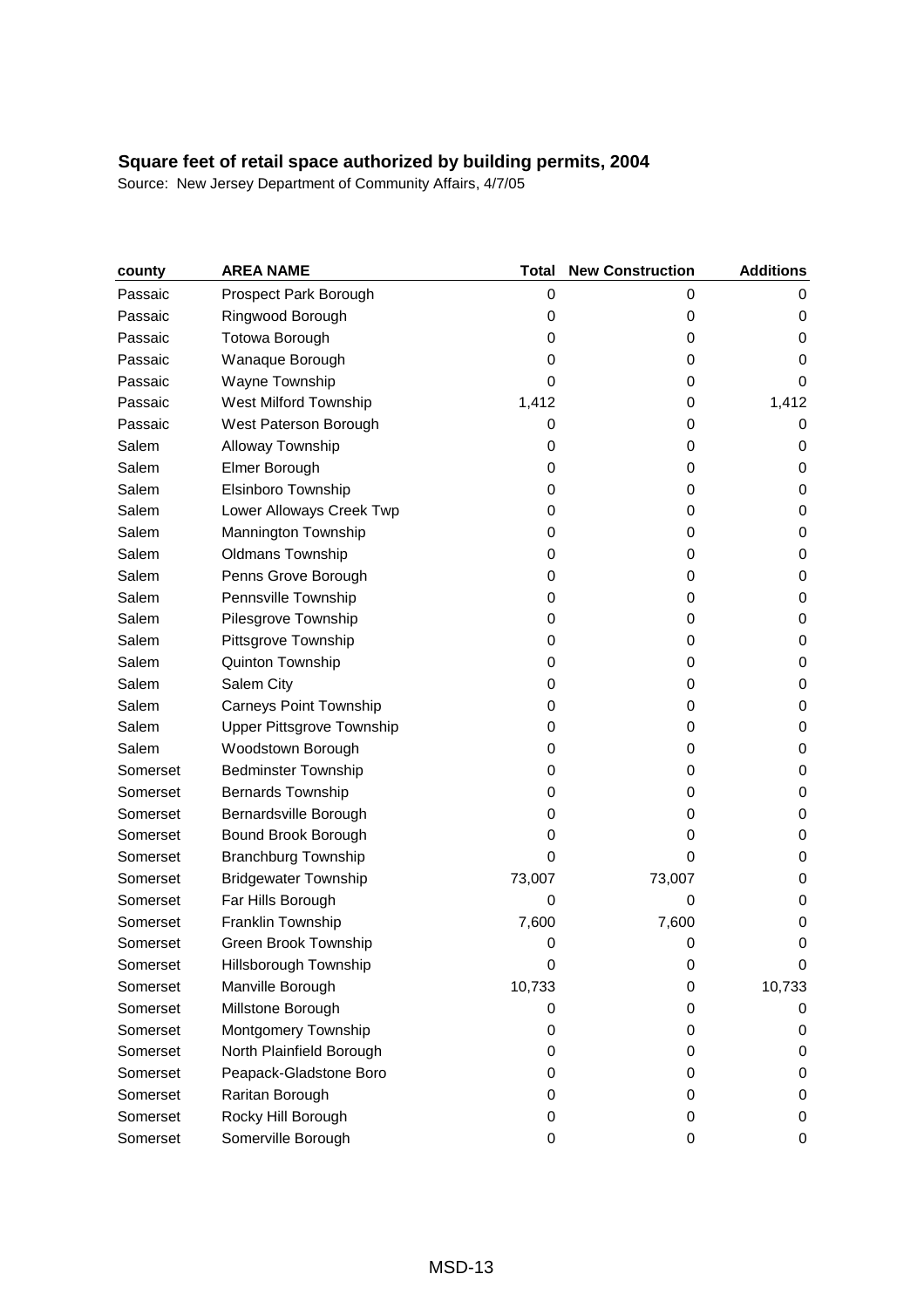| county        | <b>AREA NAME</b>           | <b>Total</b> | <b>New Construction</b> | <b>Additions</b> |
|---------------|----------------------------|--------------|-------------------------|------------------|
| Somerset      | South Bound Brook Boro     | $\mathbf 0$  | 0                       | 0                |
| Somerset      | Warren Township            | 8,355        | 8,355                   | 0                |
| Somerset      | Watchung Borough           | 0            | 0                       | 0                |
| <b>Sussex</b> | Andover Borough            | 0            | 0                       | 0                |
| <b>Sussex</b> | Andover Township           | 0            | 0                       | 0                |
| <b>Sussex</b> | <b>Branchville Borough</b> | 0            | 0                       | 0                |
| Sussex        | <b>Byram Township</b>      | 0            | 0                       | 0                |
| Sussex        | Frankford Township         | 0            | 0                       | 0                |
| <b>Sussex</b> | Franklin Borough           | 3,995        | 3,995                   | 0                |
| <b>Sussex</b> | Fredon Township            | 0            | 0                       | 0                |
| Sussex        | Green Township             | 0            | 0                       | 0                |
| <b>Sussex</b> | Hamburg Borough            | 0            | 0                       | 0                |
| <b>Sussex</b> | Hampton Township           | 135,152      | 135,152                 | 0                |
| Sussex        | Hardyston Township         | 0            | 0                       | 0                |
| <b>Sussex</b> | Hopatcong Borough          | 0            | 0                       | 0                |
| <b>Sussex</b> | Lafayette Township         | 0            | 0                       | 0                |
| <b>Sussex</b> | Montague Township          | 6,195        | 6,195                   | 0                |
| Sussex        | Newton Town                | 0            | 0                       | 0                |
| <b>Sussex</b> | Ogdensburg Borough         | 0            | 0                       | 0                |
| <b>Sussex</b> | Sandyston Township         | 0            | 0                       | 0                |
| Sussex        | Sparta Township            | 0            | 0                       | 0                |
| <b>Sussex</b> | Stanhope Borough           | 0            | 0                       | 0                |
| Sussex        | <b>Stillwater Township</b> | 0            | 0                       | 0                |
| Sussex        | Sussex Borough             | 0            | 0                       | 0                |
| Sussex        | Vernon Township            | 0            | 0                       | 0                |
| <b>Sussex</b> | Walpack Township           | 0            | 0                       | 0                |
| Sussex        | Wantage Township           | 0            | 0                       | 0                |
| Union         | Berkeley Heights Township  | 16,904       | 16,904                  | 0                |
| Union         | <b>Clark Township</b>      | 0            | 0                       | $\mathbf 0$      |
| Union         | Cranford Township          | 41           | 0                       | 41               |
| Union         | <b>Elizabeth City</b>      | 14,040       | 14,040                  | 0                |
| Union         | Fanwood Borough            | 0            | 0                       | 0                |
| Union         | Garwood Borough            | 0            | 0                       | 0                |
| Union         | Hillside Township          | 0            | 0                       | 0                |
| Union         | Kenilworth Borough         | 0            | 0                       | 0                |
| Union         | <b>Linden City</b>         | 0            | 0                       | 0                |
| Union         | Mountainside Borough       | 0            | 0                       | 0                |
| Union         | New Providence Borough     | 0            | 0                       | 0                |
| Union         | <b>Plainfield City</b>     | 0            | 0                       | 0                |
| Union         | <b>Rahway City</b>         | 2,200        | 0                       | 2,200            |